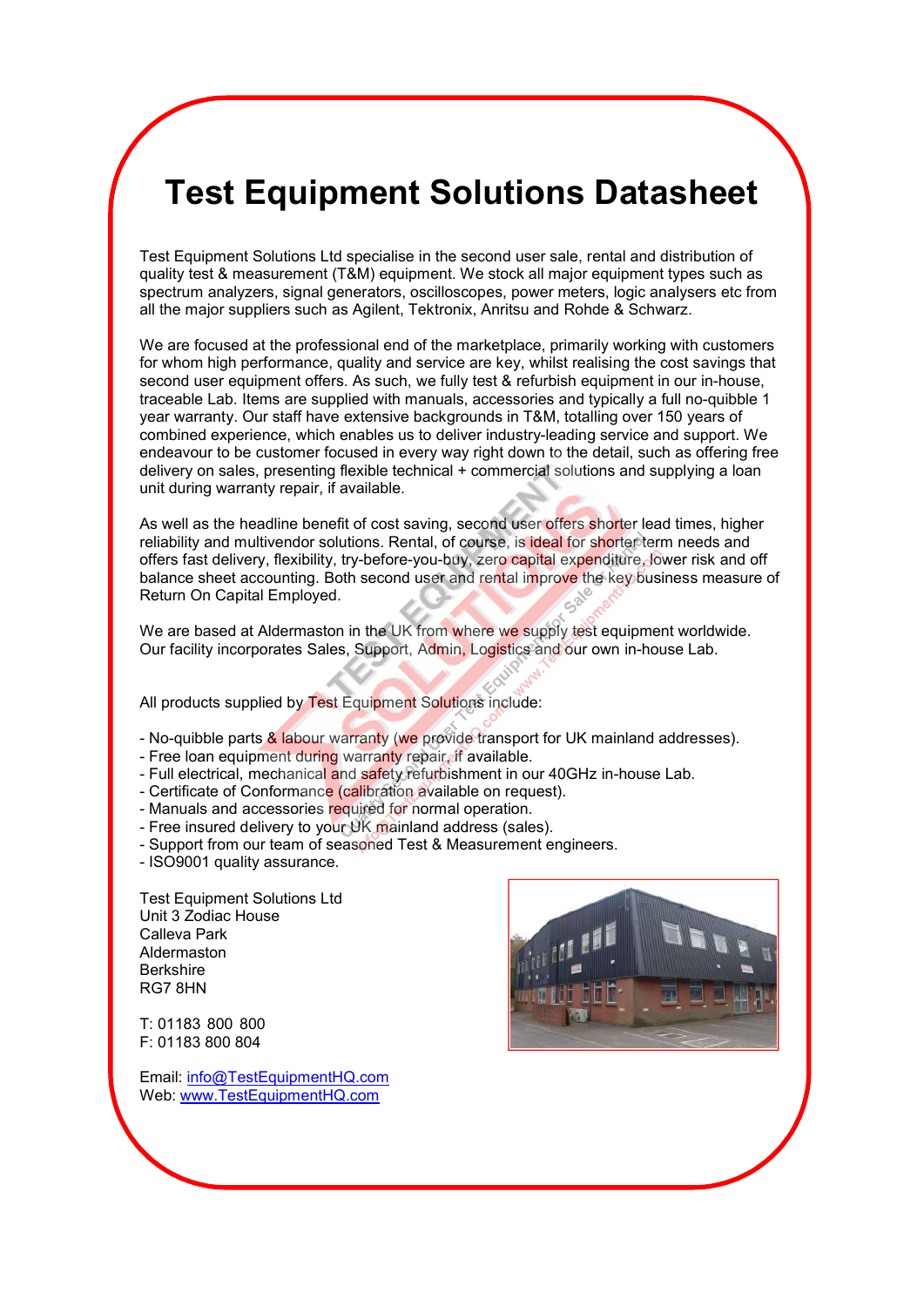## 00 SE HAND HELD, GENERAL PURPOSE, PORTABLE DIGITAL MICRO OHMMETERS COMBINING ALL THE FEATURES YOU MIGHT NEED

The series D04000 digital micro ohmmeters of portability without any sacrifice to accuracy or fun These ruggedly constructed instruments are house stylish plastic case with easy to use keyboar measured values are displayed on a large LCD scre allows for ease of viewing.

Automatic or manual range selection is available a advanced features are included. The table below with your selection needs as there are 3 models in t

RANGE

**AUTO** 

| offer true  | <b>KEY FEATURE</b>                                               |  | DO4000 DO4001 DO4002 |
|-------------|------------------------------------------------------------------|--|----------------------|
| ctionality. | True 4 terminal measurement<br>eliminates lead resistance errors |  |                      |
| ised in a   | Measuring range from 4 milli ohm<br>to 4 kilo ohm                |  |                      |
| rd.<br>The  | Measuring range from 4 milli ohm<br>to 400 ohm                   |  |                      |
| een which   | 10 micro ohm resolution                                          |  |                      |
|             | 1 micro ohm resolution                                           |  |                      |
| and many    | True zero capabilities                                           |  |                      |
|             | <b>Digital Calibration</b>                                       |  |                      |
| will help   | Auto / Manual range selection                                    |  |                      |
| he range.   | Automatic temperature compensation                               |  |                      |
|             | Temperature measuring range -50<br>to $+800^{\circ}$ C           |  |                      |
|             |                                                                  |  |                      |
|             | Company of Second June 1 2014                                    |  |                      |
|             |                                                                  |  |                      |
|             |                                                                  |  |                      |
|             |                                                                  |  |                      |
|             |                                                                  |  |                      |
|             |                                                                  |  |                      |
|             |                                                                  |  |                      |
|             |                                                                  |  |                      |
|             | F                                                                |  |                      |
|             |                                                                  |  |                      |
|             |                                                                  |  |                      |
|             |                                                                  |  |                      |
|             |                                                                  |  |                      |
|             |                                                                  |  |                      |
|             |                                                                  |  |                      |
|             |                                                                  |  |                      |
|             |                                                                  |  |                      |
|             |                                                                  |  |                      |
|             |                                                                  |  |                      |
|             |                                                                  |  |                      |
|             |                                                                  |  |                      |
|             |                                                                  |  |                      |
|             |                                                                  |  |                      |
|             |                                                                  |  |                      |



ZERO

Bracken Hill, South West Industrial Estate, Peterlee, County Durham, SR8 2SW United Kingdom **Tel:** +44 (0) 191 586 3511 **Fax:** +44 (0) 191 586 0227 **Email:** sales@cropico.com **Web:** www.cropico.com